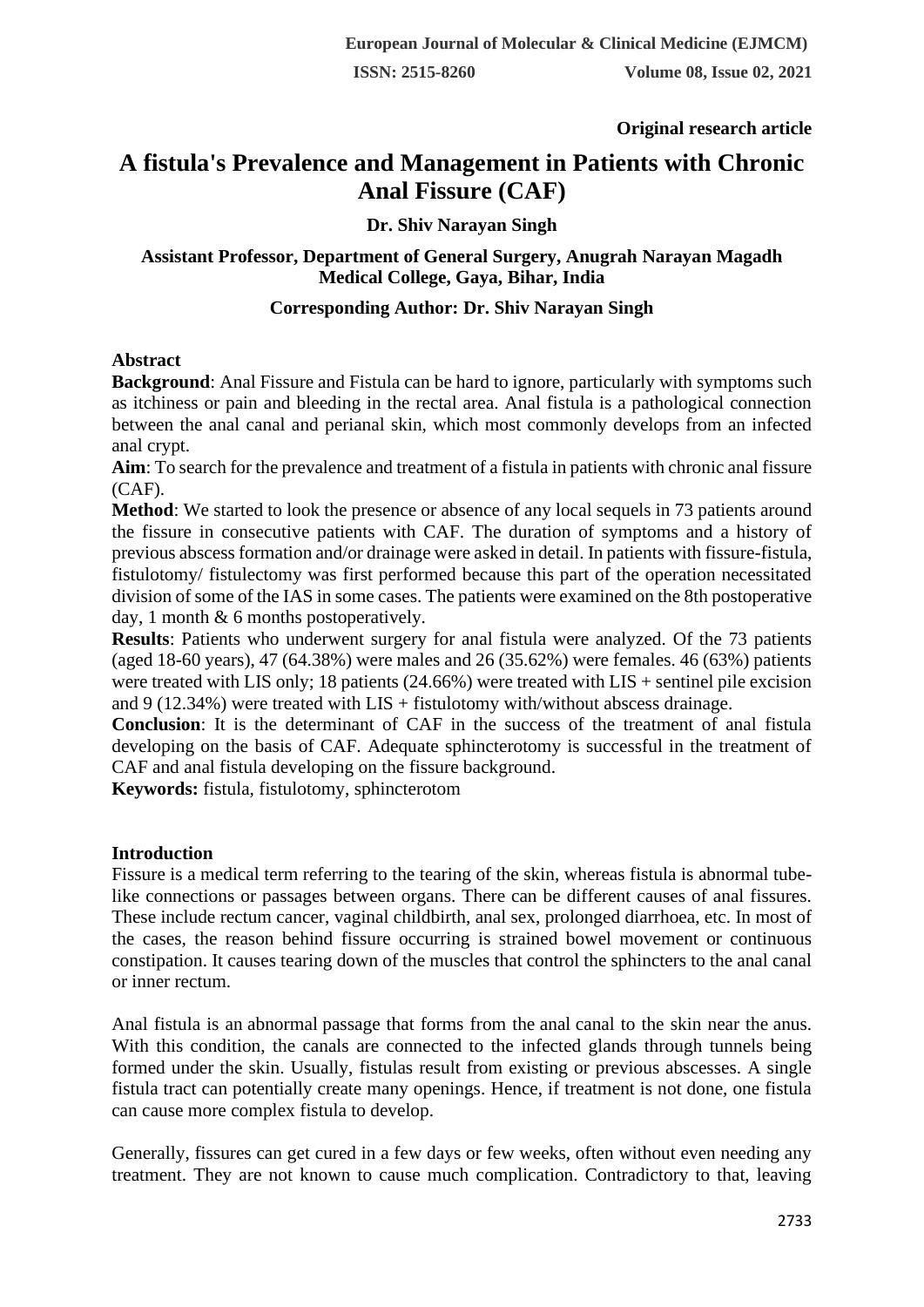fistulas untreated can result in complications. That is why it is essential to identify the symptoms you are experiencing and avail treatment accordingly [1].

CAF has traditionally been defined with a triad of a sentinel pile (external skin tag), a hypertrophied anal papilla, and a deep ulcer. Gupta reported that out of the 283 patients, 146 had sentinel tags, and 7 had post fissure granuloma or fistula [2].

#### **Methods**:

The present study was conducted at department of General Surgery, Anugrah Narayan Magadh Medical College, Gaya, and Bihar, India for 1 year. The sample size was calculated using the [formula:](https://www.statisticshowto.com/wp-content/uploads/2018/01/cochran-1.jpeg)

$$
n_0 = \frac{Z^2pq}{e^2}
$$

Where  $n_0$  is the estimated sample size; e is the desired level of precision (i.e. the margin of [error\)](https://www.statisticshowto.com/probability-and-statistics/hypothesis-testing/margin-of-error/); let's say we want 95% confidence, and at least 5 percent—plus or minus—precision. A 95 % confidence level gives us Z values of 1.96, per the normal tables. According to many studies till now, prevalence for anal fistulas is very less, i.e. approximately 5%. So we get  $[(1.96)^{2} (0.05) (0.95)] / (0.05)^{2} = 73.$ 

We started to look and note the presence or absence of any local sequels around the fissure in 73 patients coming to the hospital with anal fissure. The duration of symptoms and a history of previous abscess formation and/or drainage were asked in detail. Sentinel pile was defined as a single, nodular skin lesion of more than 3-4 mm adjacent to the fissure edge, differentiating it from the common elevated, oedematous borders of CAF

In patients with fissure-fistula, fistulotomy/ fistulectomy was first performed because this part of the operation necessitated division of some of the IAS in some cases. As we performed sphincterotomy in a spasm-controlled manner, the anal caliber was checked after fistula surgery and the operation proceeded with lateral internal sphincterotomy (LIS) if needed [3]. For an abscess, concomitant fistulotomy with incision and drainage was again done as the first step. Sentinel piles were excised with the cut mode of the electro cautery following LIS.

The patients were examined on the 7th postoperative day, at 1 month and 6 months postoperatively. Objective healing was defined as complete epithelization of the fissure base and if present, all raw areas created by sentinel pile excision or fistulotomy. Time of relief of pain and complications were also analyzed in the group of patients who underwent surgery. At 6 month's follow up, successful clinical outcome was defined as the lack of anal symptoms and objective healing of the fissure.

## **Results**:

Of the 73 patients (aged 18-60 years), 47 (64.38%) were males and 26 (35.62%) were females. 46 (63%) patients were treated with LIS only; 18 patients (24.66%) were treated with LIS + sentinel pile excision and 9 (12.34%) were treated with LIS + fistulotomy with/without abscess drainage.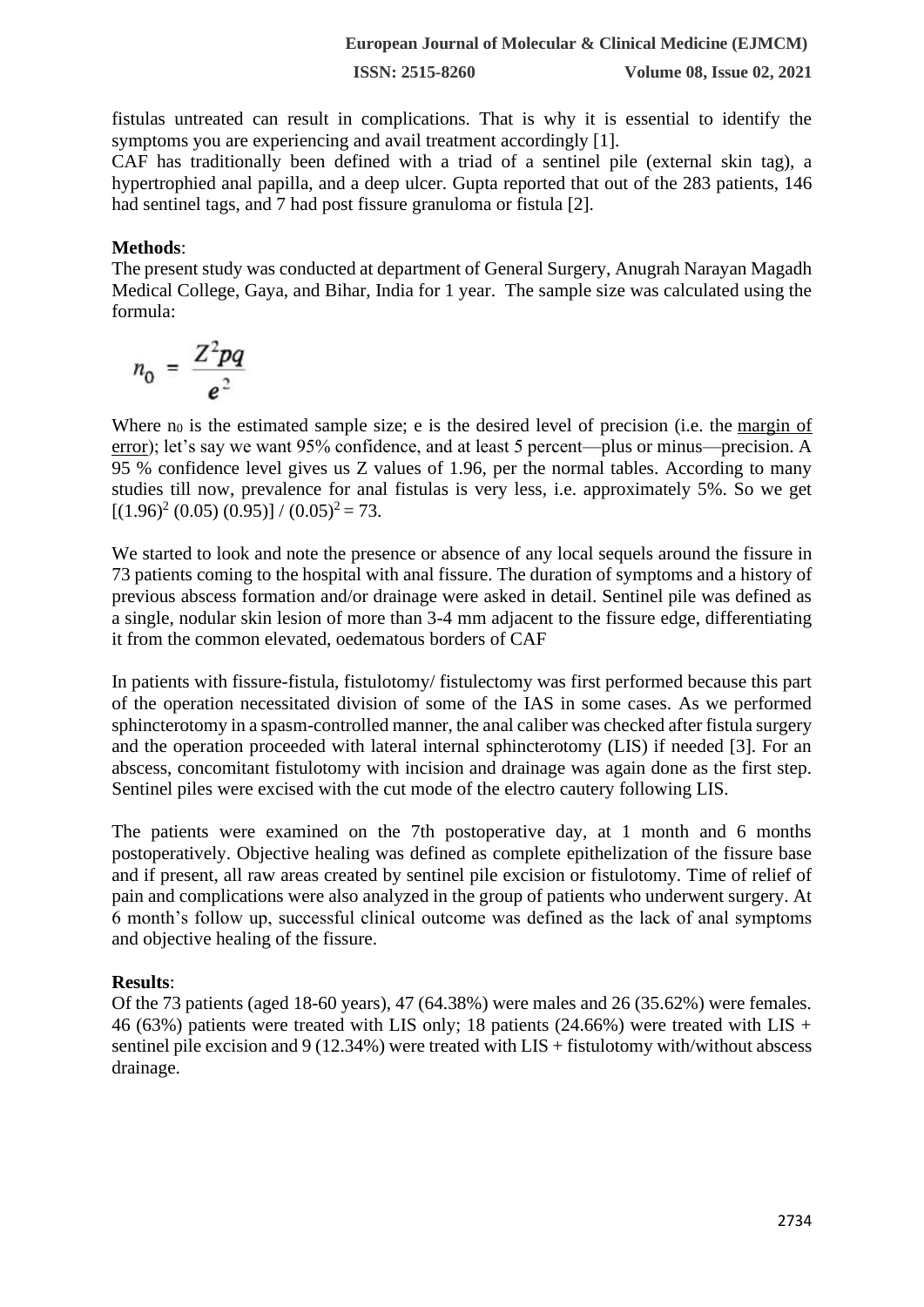#### **European Journal of Molecular & Clinical Medicine (EJMCM)**

**ISSN: 2515-8260 Volume 08, Issue 02, 2021**

| <b>Parameters</b>                                       | LIS only $(n=46)$         | $LIS +$ sentinel pile<br>excision $(n=18)$ | LIS+fistulotomy<br>with/without<br>abscess drainage<br>$(n=9)$ |
|---------------------------------------------------------|---------------------------|--------------------------------------------|----------------------------------------------------------------|
| Age (in years)                                          | $29.62 \pm 19.43$ (19-51) | $33.83 \pm 11.25$ (21-46)                  | $38.5 \pm 5.21$ (33-41)                                        |
| <b>Male/Female</b>                                      | 29/17                     | 11/7                                       | 7/2                                                            |
| <b>of</b><br><b>Duration</b><br>symptoms<br>(in months) | $27.04 \pm 25.29$ (2-54)  | $14.76 \pm 9.25$ (4-30)                    | $21.59 \pm 15.52$ (7-40)                                       |
| Time of relief in<br>pain (in days)                     | $2.65 \pm 1.06$ (1-4)     | $2.15 \pm 0.97$ (1-4)                      | $4.47\pm2.62$ (2-7)                                            |
| Objective healing at<br>1 month $(\% )$                 | 93.4                      | 89.7                                       | 73.6                                                           |
| Objective healing at<br>6 months $(\% )$                | 97.9                      | 94                                         | 99.5                                                           |

Of the 73 surgically treated patients, 46 (63 percent) underwent LIS (LIS-only group) as no additional sequels were detected. Two cases had bleeding that required additional hemostasis. Time of relief of pain was  $2.65\pm1.06$  days. Objective healing was achieved in 43 (93.4 percent) of the patients at one month's follow up and in 45 (97.9 percent) at six months. At 6 months, all the rests were healed but a single patient developed recurrence.

Of the 73 patients who underwent surgery, 18 (24.66 percent) had sentinel piles. Sentinel piles were removed with their will and consent (LIS+ sentinel pile excision group).

Nine patients (12.34 percent) had fistula formation at the fissure base, all on the posterior midline. Seven of the nine fissure/ fistula/abscess patients were male (77.78 percent) and two were females (22.22 percent). Only one of the fissure-fistulas was detected intraoperatively. All fissure-fistulas were treated with fistulotomy and LIS.

## **Discussion**:

Corman stated that "Infection and abscess may develop around the fissure and in some cases, superficial fistula may develop" [4]. There can be different causes of anal fissures. These include rectum cancer, vaginal childbirth, anal sex, prolonged diarrhoea, etc. In most of the cases, the reason behind fissure occurring is strained bowel movement or continuous constipation. It causes tearing down of the muscles that control the sphincters to the anal canal or inner rectum.

Unlike fissures, anal fistulas aren't tears. Instead, anal fistula is an abnormal passage that forms from the anal canal to the skin near the anus. With this condition, the canals are connected to the infected glands through tunnels being formed under the skin. Usually, fistulas result from existing or previous abscesses. A single fistula tract can potentially create many openings. Hence, if treatment is not done, one fistula can cause more complex fistula to develop.

Some symptoms commonly associated with anal fissure include pain caused during bowel movement in the anal region. It is usually accompanied by a constant burning or itching sensation in and around the anus along with bloody stool. There are usually visible cracks and tears around the anal region as well.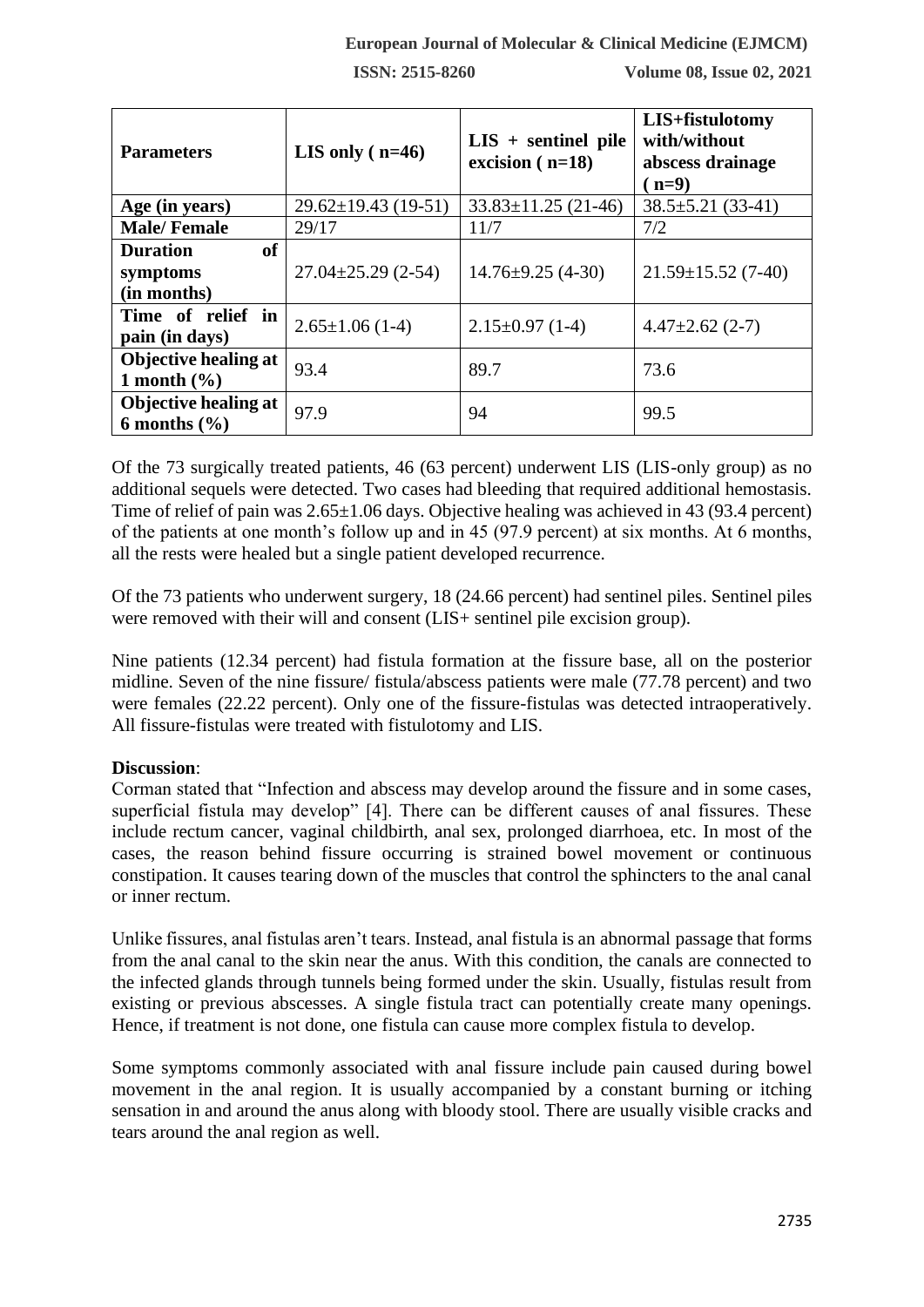**ISSN: 2515-8260 Volume 08, Issue 02, 2021**

Anal fistula comes with the symptom of throbbing pain in the anal region, which usually develops to be more painful over a period of time. There might also be redness and swelling around the anus, along with irritation of skin, pus and blood discharge, or even fever at times. Symptoms like these make it uneasy and difficult to sit down for long periods as well [1].

The most effective way to treat anal fistula and fissure is to opt for surgical options that completely cure the condition. Having said that, if the condition is diagnosed early, certain medications such as antibiotics, antipyretics and analgesics can be helpful. The most suitable treatment option can vary from individual to individual. It also depends on the type, location, severity and size of the fissure or fistula. Likewise, the recovery period can vary as well. In patients with fissure-fistula, fistulotomy/ fistulectomy was first performed because this part of the operation necessitated division of some of the IAS in some cases. As we performed sphincterotomy in a spasm-controlled manner, the anal caliber was checked after fistula surgery and the operation proceeded with lateral internal sphincterotomy (LIS) if needed [3]. For an abscess, concomitant fistulotomy with incision and drainage was again done as the first step. Sentinel piles were excised with the cut mode of the electro cautery following LIS.

In line with previous studies [5], we found men to be more frequently affected by anal fistula than women. This is attributable to the substantially higher prevalence of anal abscesses in men [6]. In our study also, men were mostly affected by anal fistula as compared to women.

In this study, (63%) patients were treated with LIS only; 18 patients (24.66%) were treated with LIS + sentinel pile excision and 9 (12.34%) were treated with LIS + fistulotomy with/without abscess drainage. Infected anal crypt glands as a cause for subcutaneous perianal fistula are supported by Golligher [7]. Fissure-in-anus as a cause for subcutaneous fistula is clearly described by both Golligher [7] and by Thomson et al [8].

## **Conclusion**:

Patients with CAF harbour a coexistent abscess or fistula around the fissure. This fact, which may sometimes be disguised, needs to be seriously considered by practitioners. The importance of making a clear etiological diagnosis is not an academic exercise. It enables the proctologist to treat the fissure appropriately in these cases, which should include a sphincterotomy. Fistulectomy alone will not relieve the painful symptoms. These are the conditions that can't be treated through changes in diet. However, incorporating healthy dietary changes promotes healthy bowel movement. This reduces the risk of diarrhoea or constipation, which might result in fissures. Preventing the condition is always better than curing it. If you notice any symptom of fissure or fistula, get medical attention as soon as possible.

Controlled studies are needed to confirm our findings, as well as to define the possible impact of these secondary lesions on successful treatment.

#### **References**:

- 1. Available from: [https://www.apollospectra.com/blog/difference-between-fissure-and](https://www.apollospectra.com/blog/difference-between-fissure-and-fistula)[fistula.](https://www.apollospectra.com/blog/difference-between-fissure-and-fistula) [last assessed on September 2, 2021]
- 2. Gupta P. Radio frequency surgery: A new treatment technique of fissure in ano and associated pathologies. Inter J Gastroenterol. 2002;2(1):1-8
- 3. Menteş BB, Güner MK, Leventoğlu S, Akyürek N. Fine-tuning of the extent of lateral internal sphincterotomy: spasm-controlled vs. up to the fissure apex. Dis Colon Rectum. 2008;51(1):128-33.
- 4. Corman ML. Colon and rectal surgery. 3rd ed. Philadelphia: JB Lippincott; 1993.